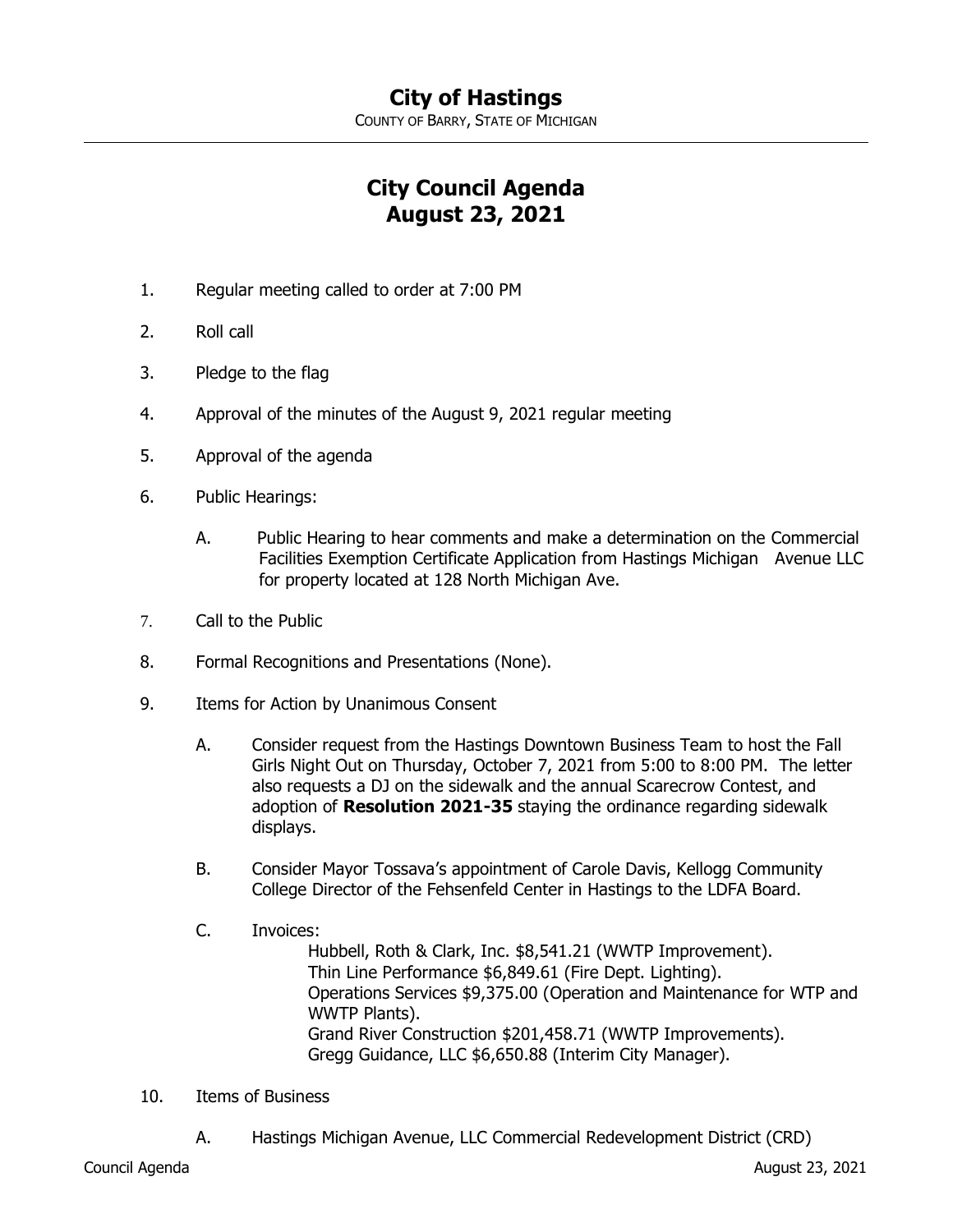Exemption Application and Neighborhood Enterprise Zone (NEZ) Exemption Application.

- A.1. Consider application for Commercial Facilities Exemption Certificate for Hastings Michigan Ave, LLC Project – 1<sup>st</sup> Floor Commercial Space, and adopt **Resolution 2021-33.**
- A.2 Consider Neighborhood Enterprise Zone ("NEZ") Application for Hastings Michigan Ave, LLC Project – Residential Units and adopt **Resolution 2021-34.**
- B. Termination of Interim Manager Agreement.
- C. Consider Prein & Newhof Proposal for Construction Engineering Elevated Storage Tank Improvements for \$56,000.00 as recommended by Director of Public Services Tate.
- D. Consider ROWE Professional Services Company Proposal for PASER Rating and Roadway Evaluation for \$4,820.00 as recommended by Director of Public Services Tate.
- E. Consider Grand Valley Automation (GVA) Proposed Upgrade of City Hall and Garage HVAC Controls for \$103,373.00 as recommended by Director of Public Services Tate.
- F. Consider State Street Sidewalk Project **Resolution 2021-36** of Necessity for sidewalk construction of sidewalks along West State Street.
- 11. Staff Presentations and Policy Discussions (None).
- 12. Reports and Communications
	- A. City Manager
	- B. City Attorney
	- C. Legislative Director
	- D. Police Chief monthly report
	- E. City Clerk monthly report
	- F. Community Development Director monthly report
	- G. Draft Minutes Cable Access Committee August 16, 2021
	- H. August / September Event Calendars
	- I. Project Change Orders #1-4 for the Wastewater Treatment Plant Upgrades.
- 13. Call to the Public
- 14. Mayor and Council comment:
- 15. Adjournments